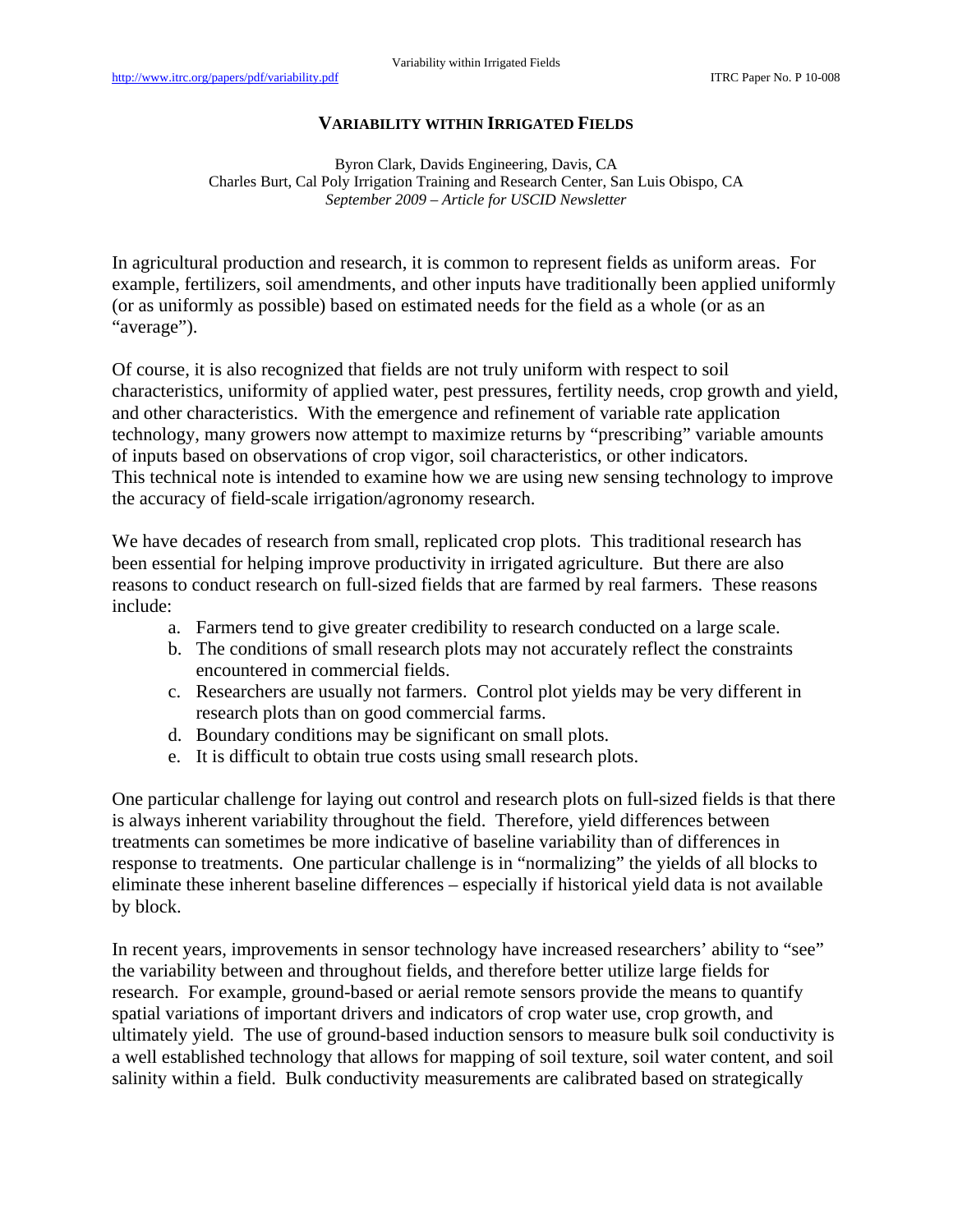located soil samples and are used to develop relationships between bulk soil conductivity and one or more soil characteristics. (Lesch et al., 2005)

Examples of the use of the EM38 bulk conductivity sensor to map soil texture and salinity are provided for the same field in Figures 1 and 2, respectively. In Figure 1, a measure of the relative water content of a soil at saturation ("saturation percentage") is shown for a 160-acre field. Saturation percentage can be used to estimate soil texture, cation exchange capacity, and soil water holding capacity (Peacock and Christensen, 2000). In Figure 2, average soil salinity to a depth of 4 feet is shown. From inspection of the figures, it can be seen that areas with the greatest saturation percentage (heavier soils) do not necessarily exhibit the greatest salinity, possibly due to the presence of tile drainage.



Figure 1. Saturation Percentage Estimated Using EM38 Bulk Soil Conductivity, 4/15/02



Figure 2. Soil Salinity Estimated Using EM38 Bulk Soil Conductivity, 4/15/02

As another example, the use of multispectral satellite imagery such as Landsat to monitor vegetation growth is also a well established technology that has been used in agricultural and natural research environments for decades. Often, an indicator of photosynthetic activity such as the Normalized Difference Vegetation Index (NDVI) is used to quantify variability in vegetation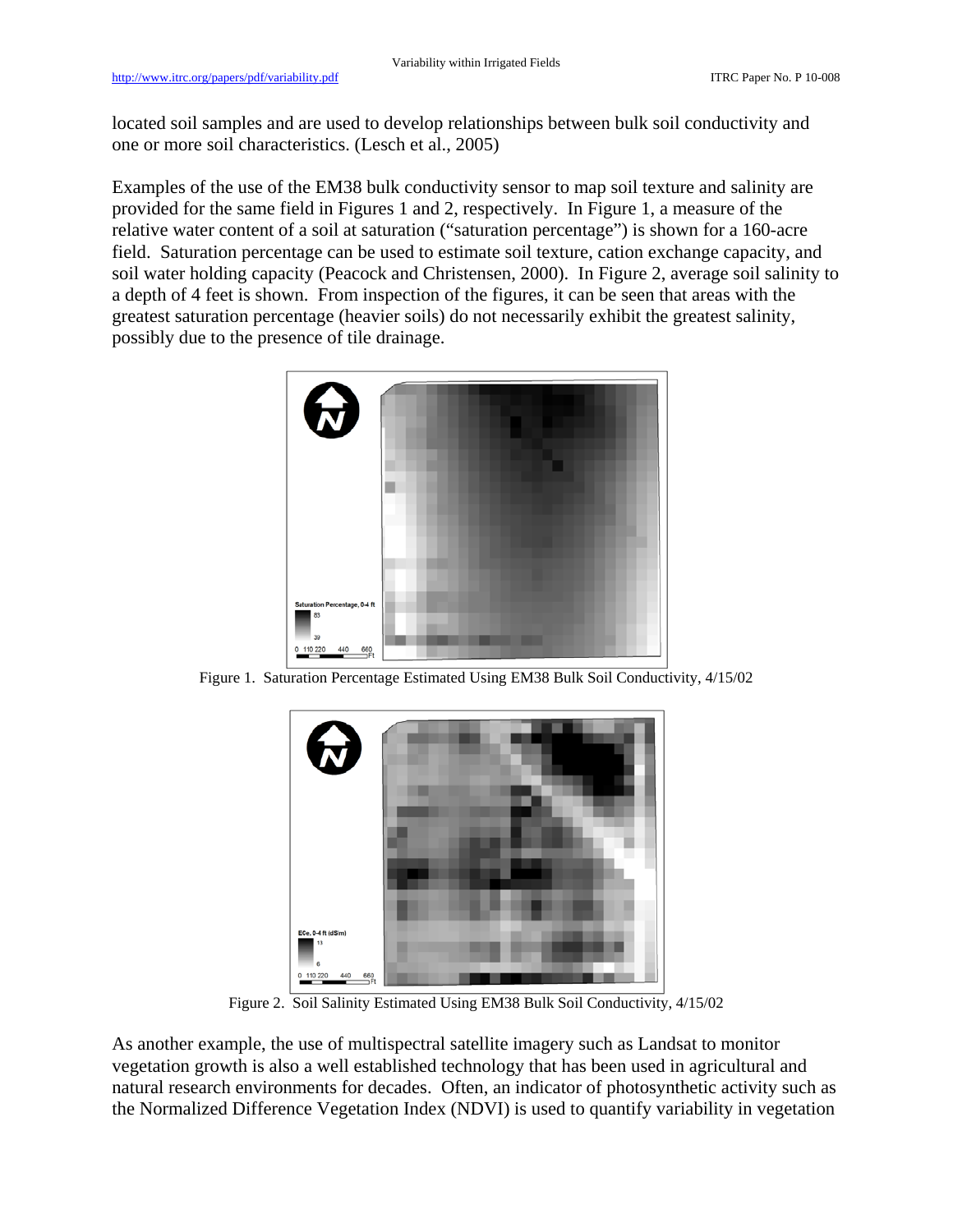density and health. Additionally, over the last 10 to 20 years, methods to quantify actual evapotranspiration (the amount of water consumed by crops and returned to the atmosphere) have been developed and validated (Bastiaanssen et al., 2005; Allen et al., 2007).

Examples of the use of satellite imagery to quantify actual evapotranspiration are provided in Figures 3 and 4 for a field currently under research in the San Joaquin Valley by the Irrigation Training and Research Center (ITRC).



Figure 3. ET<sub>a</sub> on August 2, 2008 for the ITRC study field. From the Surface Energy Balance Algorithm for Land (SEBAL®) and LandSat Imagery.



Figure 4. ET<sub>a</sub> on June 18, 2009 for the ITRC study field. From the Surface Energy Balance Algorithm for Land (SEBAL®) and LandSat Imagery.

Figures 3 and 4 show the estimated ET on a pistachio field near Lost Hills, California before (Figure 3) and after (Figure 4) ITRC applied a kaolin spray on the leaves in the four treatment blocks (T2, T4, T6, and T8). Without the information of the baseline variability, conclusions regarding the effect of the kaolin spray would be incorrect. The types of differences shown in the figures provide valuable information that can assist in deciding where samples should be